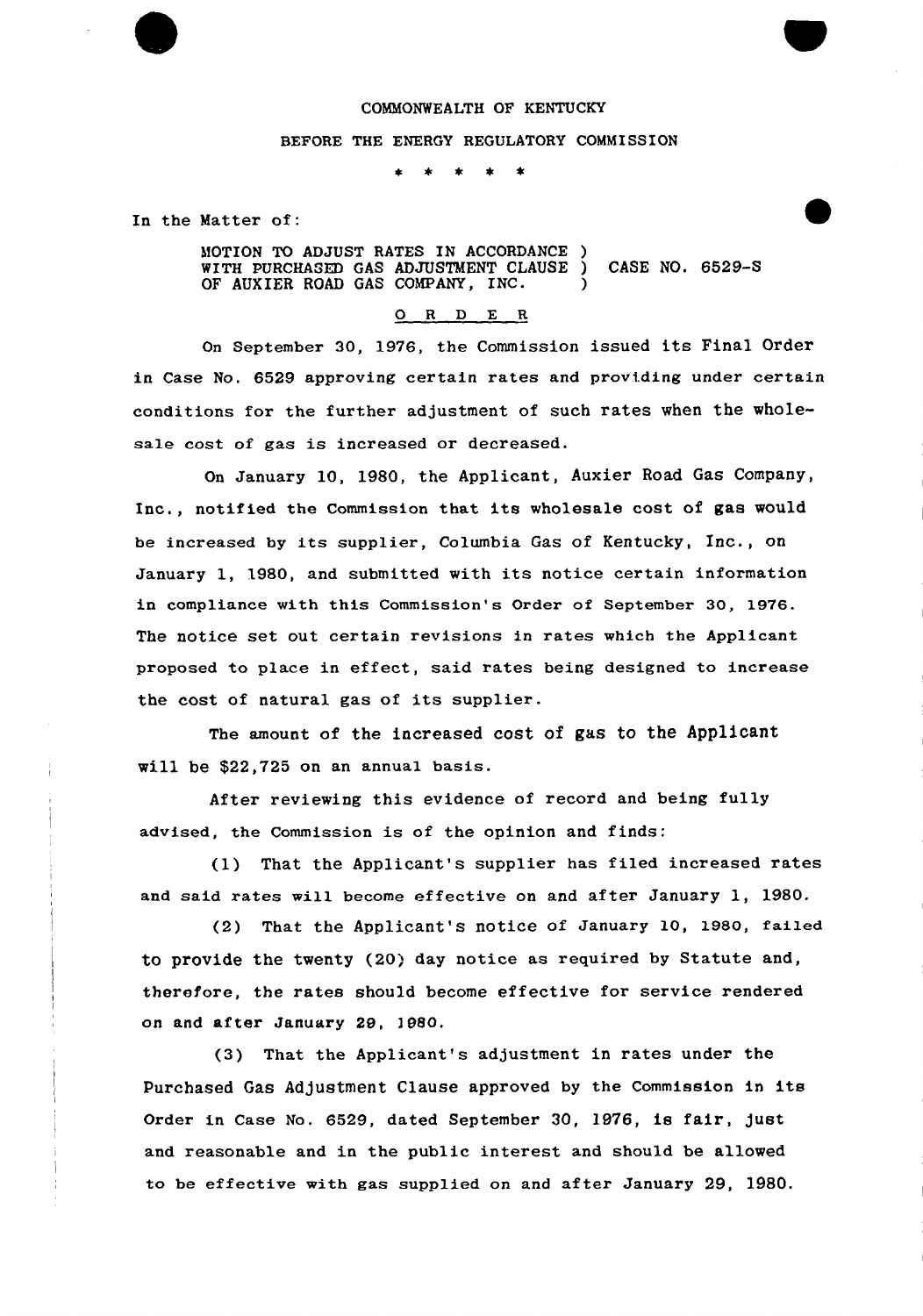IT IS THEREFORE ORDERED that the Purchased Gas Adjustment sought by the Applicant be and the same is hereby approved to be effective with gas supplied on and after January 29, 1980, as set out in Appendix "A" attached hereto and made a part hereof.

IT IS FURTHER ORDERED that for the purpose of the future application of the Purchased Gas Adjustment Clause of Applicant the Base Rate for purchased gas shall be:

#### Commodity

Columbia Gas of Kentucky, Inc. \$3.073 per MCF

IT IS FURTHER ORDERED that the information furnished this Commission by the Applicant on January 10, 1980, constitutes full compliance with the Commission's Order in Case No. 6529, and any other information ordinarily required to be filed under the Commission's Rules is hereby waived.

IT IS FURTHER ORDERED that within thirty (30) days after the date of this Ordex, Applicant shall file with this Commission its revised tariff sheets setting out the rates approved herein.

Done at Frankfort, Kentucky, this 31st day of Janaury, 1980.

ENERGY REGULATORY COMMISSION

Fair dy

ATTEST:

**Secretary**